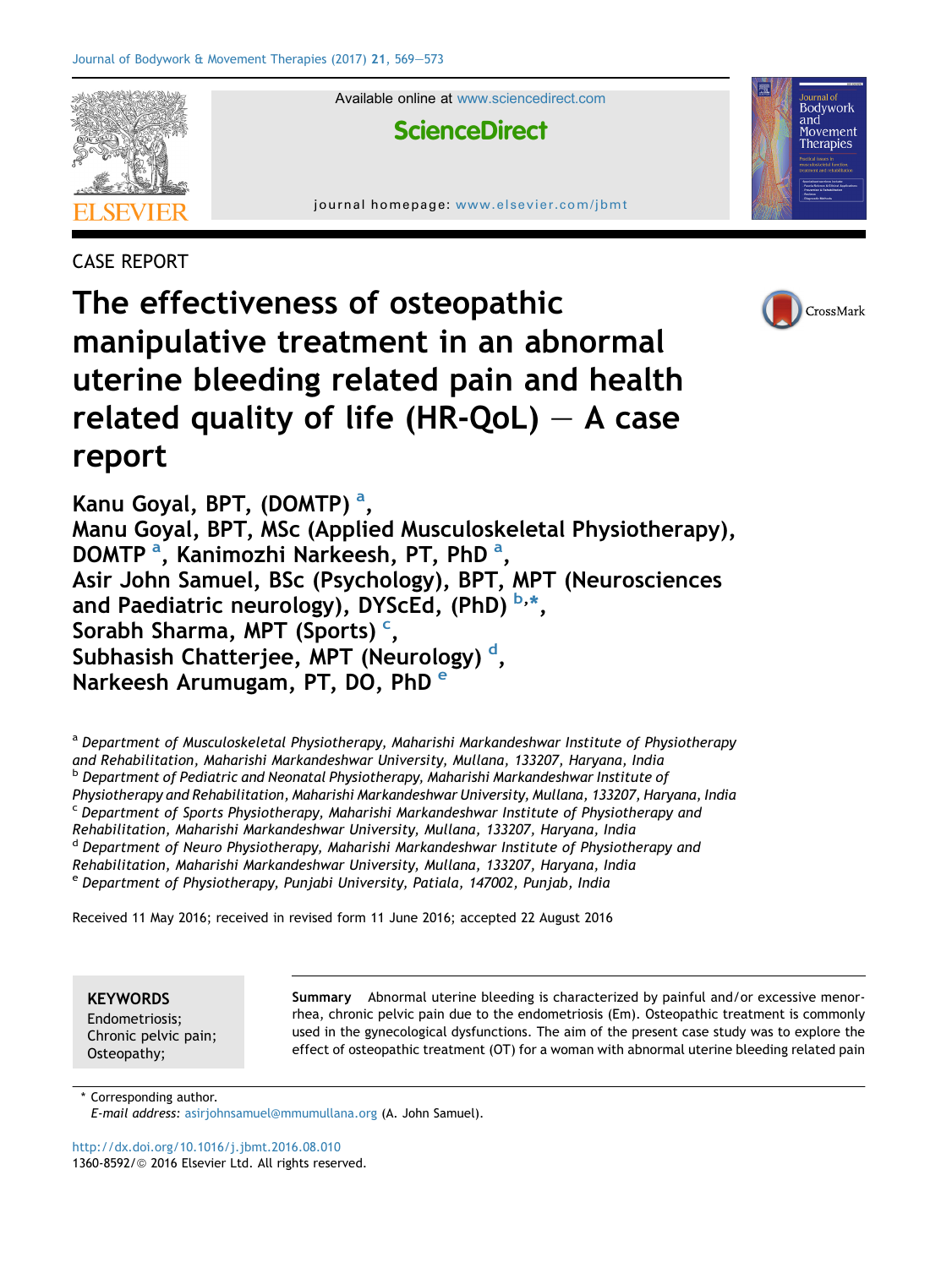Rehabilitation; Somatization; Visceral osteopathy and quality of life (QoL). We reported a case of 29 year old female who presented with chief complaints of increased flow during periods, lower abdominal pain, leukorrhoea, lower back pain and with occasional constipation for the last 3 years. Patient is a mother of 6 years old male child born with normal delivery. On diagnostic ultrasonography the uterus was found bulky with insignificant endometriosis and no other abnormality was detected. She did not have any relevant past medical and surgical history. The pre and post osteopathic treatment measurements were measured using Visual Analog Scale (VAS) and the health related quality of life (HR-QoL) questionnaire called short form Endometriosis Health Profile Questionnaire  $(EHP) - 5$ . In the present case the pain due to the endometriosis was treated with the osteopathic treatment consists of all the major diaphragms' release (release of pelvic diaphragm, abdominal diaphragm, thoracic outlet release and hyoid diaphragm) during the first session and in the second session gastro-esophageal (GE) junction release, sigmoid colon release, cranial therapy to the occiput, sacral release and dural tube rocking. Following that improvement of pain from VAS 8.3/10 to 3.9/10 and QoL improvement from EHP-5, 72/100 to 26/100 was noted. Osteopathic manipulative approach (OMA) in the patient with Em might improve the

## Introduction

Abnormal uterine bleeding (AUB) is characterized by painful and/or excessive menorrhea, chronic pelvic pain due to the endometriosis. Endometriosis (Em) is a chronic disease that presents with the constellation of symptoms including onset at young age, dysmenorrhea, non cyclic pain, dyspareunia and infertility ([Lindheim, 2005](#page--1-0)). The incidence and prevalence Em ranges from  $5\% - 15\%$  in reproductive women and up to  $3\%-5\%$  in post menopausal women [\(Vigano et al., 2004](#page--1-0)). It affects the socio  $-$  economic status and psychological status of the women [\(Jones et al., 2006](#page--1-0)). The signs and symptoms of the abnormal uterine bleeding should be focused upon to rule out the red flags, prior to make visceral somatic dysfunction as diagnosis for Em confirmed by tenderness, asymmetry, restriction, and tissue texture changes (TART) on manual palpation. Currently, the patients with Em related pelvic pain and AUB have been treated with different medical and surgical procedures. The long term effectiveness of all these treatments is not maintained or in many of the cases these treatments have to be stopped because of their adverse effects ([Sinaii et al.,](#page--1-0) [2007](#page--1-0)). The utilization of osteopathic treatment (OT) approach has also been reported in the literature for the treatment of Em related chronic pelvic pain and dysmenorrhea [\(Schneider-Milo, 2011\)](#page--1-0).

The Endometriosis Health Profile Questionnaire (EHP)  $-$ 5, the shorter version of EHP  $-$  30 was used to monitor the health related quality of life (HR-QoL) throughout the study. The validity and test  $-$  retest reliability of EHP-5 in Em patients is proven. The EHP-5 contains 11 questions/ items: five items including pain, control and powerlessness, emotional well-being, lack of social support, self image forms the core questionnaire and six items forms the modular questionnaire which may not be applicable to every woman with endometriosis. The six modular items includes the questions related to work, intercourse, and worries about infertility, treatment, and relationship with children and medical professionals. Each item is rated on 5 point scale (never  $= 0$ , rarely  $= 1$ , sometimes  $= 2$ , often  $= 3$ , always  $= 4$  and not relevant if not applicable). Scores on the EHP-5 core and modular questionnaire then are transformed on a scale of 0 (indicating best possible health status) to 100 (indicating worst possible health status). If the 'not relevant' box was ticked for items on modular questionnaire the score could not be computed for that dimension ([Goshtasebi et al., 2011\)](#page--1-0).

## Case report

abnormal uterine bleeding related pain and health related quality of life (HR-QoL).

<sup>©</sup> 2016 Elsevier Ltd. All rights reserved.

A 29 year old female, a housewife, presented with the chief complaint of increased flow during periods, lower abdominal pain, leukorrhoea, lower back pain and with occasional constipation for the last 3 years. The pain was described as dull and constant ache type of feeling. She also described the feeling of tiredness throughout the day on bleeding phase/menstrual phase of the menstrual cycle. The patient has an obstetric history of 6 years old male child born with normal delivery.

She underwent diagnostic ultrasonography of the uterus and it was found bulky with insignificant endometriosis and no other abnormality was detected. Patient had been treated by proton pump inhibitors (PPI), anti  $$ depressants and non  $-$  steroidal anti-inflammatory drugs for the last 3 years, but had no relief leading to the stressful life. No factors were found to relieve her symptoms.

On presentation, her blood pressure was 136/88 and pulse was 80 beats per minute. Physical examination showed a healthy female weighing 75 kg. On osteopathic assessment, through the global listening the motion restriction was found in the lower abdominal quadrants, upper cervical spine and upper lumbar spine. The cranial sacral motion was restricted. The remainder of the assessment was normal.

The osteopathic treatment plan was made for 2 sessions per week for 4 weeks. Visual Analog Scale (VAS) for measuring menstrual pain and  $EHP - 5$  were documented before and after the treatment. The details of the two outcome measures are displayed in [Table 1.](#page--1-0) During the 1st session the patient underwent osteopathic manipulative